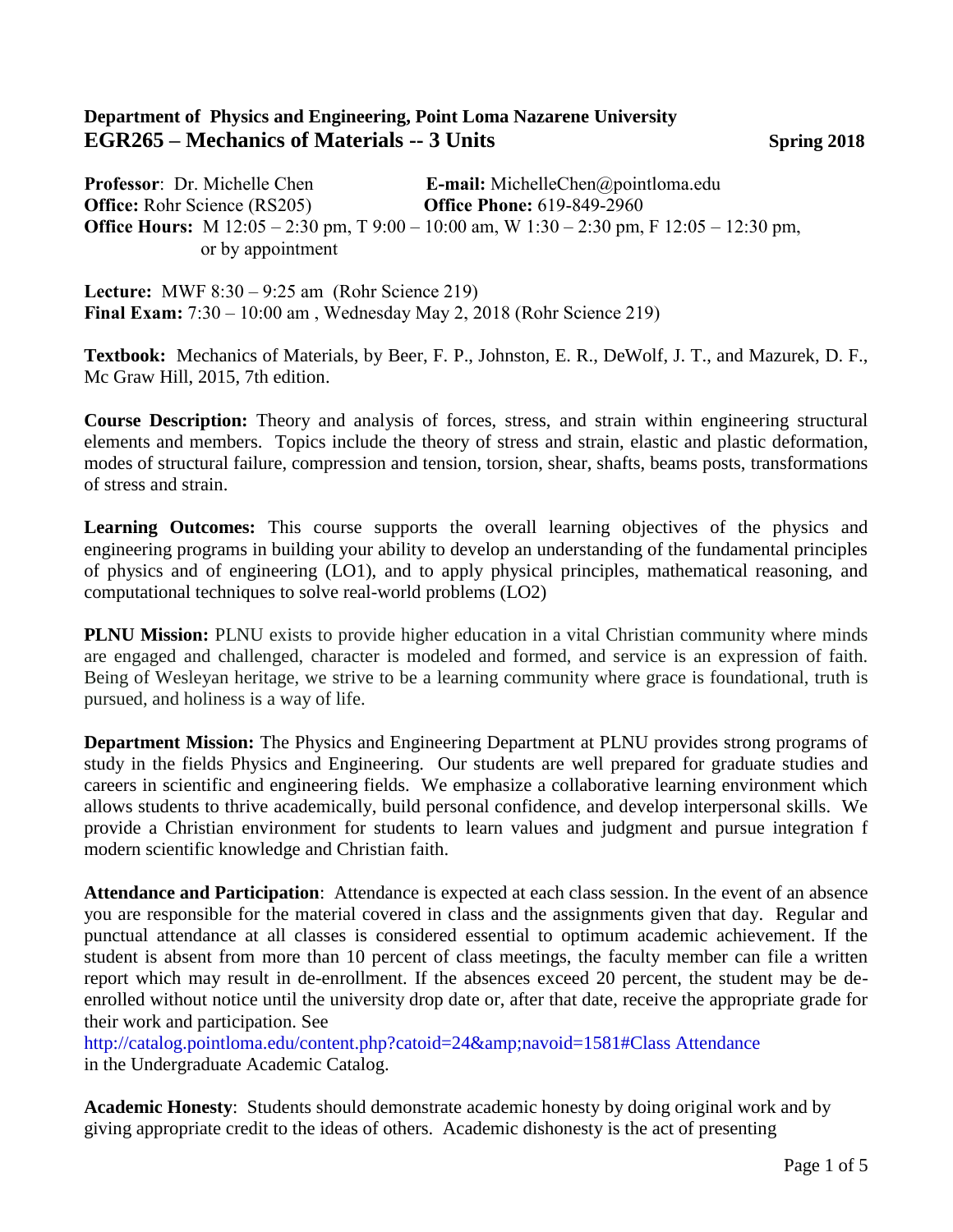information, ideas, and/or concepts as one's own when in reality they are the results of another person's creativity and effort. A faculty member who believes a situation involving academic dishonesty has been detected may assign a failing grade for that assignment or examination, or, depending on the seriousness of the offense, for the course. Faculty should follow and students may appeal using the procedure in the university Catalog. See

http://catalog.pointloma.edu/content.php?catoid=24&navoid=1581#Academic Honesty for definitions of kinds of academic dishonesty and for further policy information.

**Academic Accommodations**: If you have a diagnosed disability, please contact PLNU's Disability Resource Center (DRC) within the first two weeks of class to demonstrate need and to register for accommodation by phone at 619-849-2486 or by e-mail at [DRC@pointloma.edu.](mailto:DRC@pointloma.edu) See Disability Resource Center for additional information. For more details see the PLNU catalog. Students with learning disabilities who may need accommodations should discuss options with the instructor during the first two weeks of class. For more details see the PLNU catalog: http://catalog.pointloma.edu/content.php?catoid=24&navoid=1581#AcademicAccommodations

**Class Enrollment:** It is the student's responsibility to maintain his/her class schedule. Should the need arise to drop this course (personal emergencies, poor performance, etc.), the student has the responsibility to follow through (provided the drop date meets the stated calendar deadline established by the university), not the instructor. Simply ceasing to attend this course or failing to follow through to arrange for a change of registration (drop/add) may easily result in a grade of F on the official transcript.

**Credit Hour:** In the interest of providing sufficient time to accomplish the stated course learning outcomes, this class meets the PLNU credit hour policy for a 3 unit class delivered over 16 weeks. Specific details about how the class meets the credit hour requirements can be provided upon request.

**Final Exam:** The final exam date and time is set by the university at the beginning of the semester and may not be changed by the instructor. This schedule can be found on the university website and in the course calendar. No requests for early examinations will be approved. Only in the case that a student is required to take three exams during the same day of finals week, is an instructor authorized to consider changing the exam date and time for that particular student. Final Exam: Wednesday May 2<sup>nd</sup> 2018, **7:30 – 10:00 am.**

**Copyright Protected Materials:** Point Loma Nazarene University, as a non-profit educational institution, is entitled by law to use materials protected by the US Copyright Act for classroom education. Any use of those materials outside the class may violate the law.

**Reading Assignment:** Reading will be assigned for each lecture. You should complete the reading assignment and go over all the sample problems in the reading before coming to lectures. This will help you gain a better understanding of the material and effectively participate in group problem solving in class.

**Homework:** Homework will be assigned and due approximately every week. Homework is worth 20% of your final grade. You are strongly encouraged to discuss with your classmates but submit your own work. Practicing working engineering problems is critical to your success in the class, and completing this practice on time is important. Late work receives a 10% reduction in possible value per day.

**Exam:** There will be three in-class exams during the semester and one comprehensive final exam. Exams will be closed book, but you will be allowed to bring in a one-sided letter-sized formula sheet.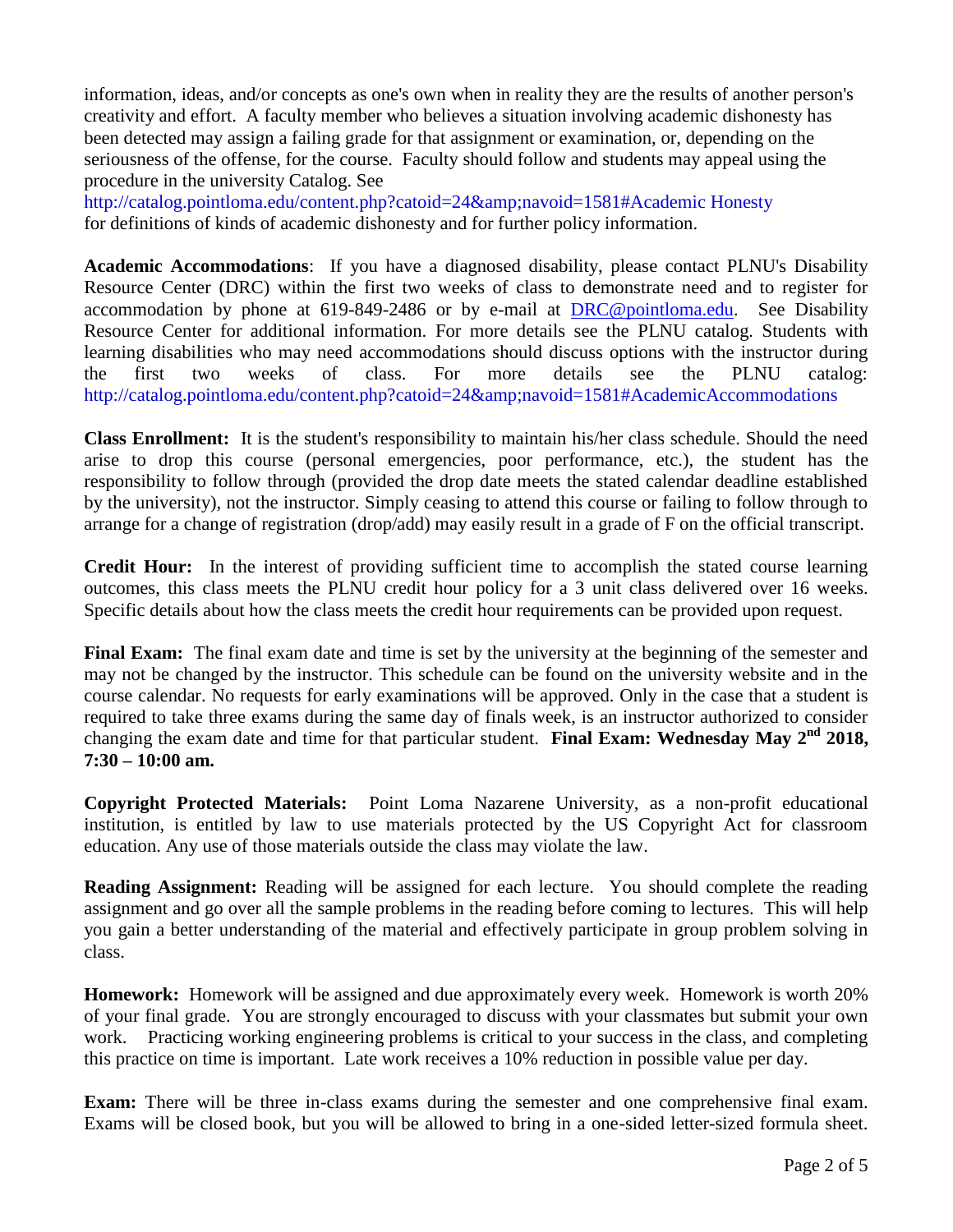Partial credit will be given for correct reasoning at any step of a problem, but only if it is communicated clearly enough for me to understand. For problems that call for solution or explanation, no credit will be given for an answer alone; the method or reasoning must also be shown. Exams are to be taken at the time indicated in the syllabus unless other arrangements are made in advance with the professor for some unavoidable circumstance, and otherwise cannot be made up. The final examination is scheduled for 7:30 – 10:00 am on Wednesday, May  $2^{nd}$ . You must take ALL the exams in order to pass the class. **Final Examination Policy:** Successful completion of this class requires taking the final examination **on its scheduled day (Wednesday May 2nd, 2018, 7:30 – 10:00 am)**.

**Assessment and Grading:** The points you receive during the course are weighted accordingly:

| <b>Component</b> | Weight                    |
|------------------|---------------------------|
| Homework         | 20%                       |
| Tests $(3)$      | 60%<br>(equally weighted) |
| Final Exam       | 20%                       |

The grade you earn in this course is based on the following scale:

|      | $A-$                                                                          |      | $B+$   B   B   C +   C   C   D +   D                          |  |  |  |  |
|------|-------------------------------------------------------------------------------|------|---------------------------------------------------------------|--|--|--|--|
|      | $S \ge$   91.0   89.5   87.5   81.0   79.5   77.5   71.0   69.5   67.5   61.0 |      |                                                               |  |  |  |  |
| 91.0 |                                                                               |      |                                                               |  |  |  |  |
|      | 89.5                                                                          | 87.5 | $\vert$ 81.0   79.5   77.5   71.0   69.5   67.5   61.0   57.0 |  |  |  |  |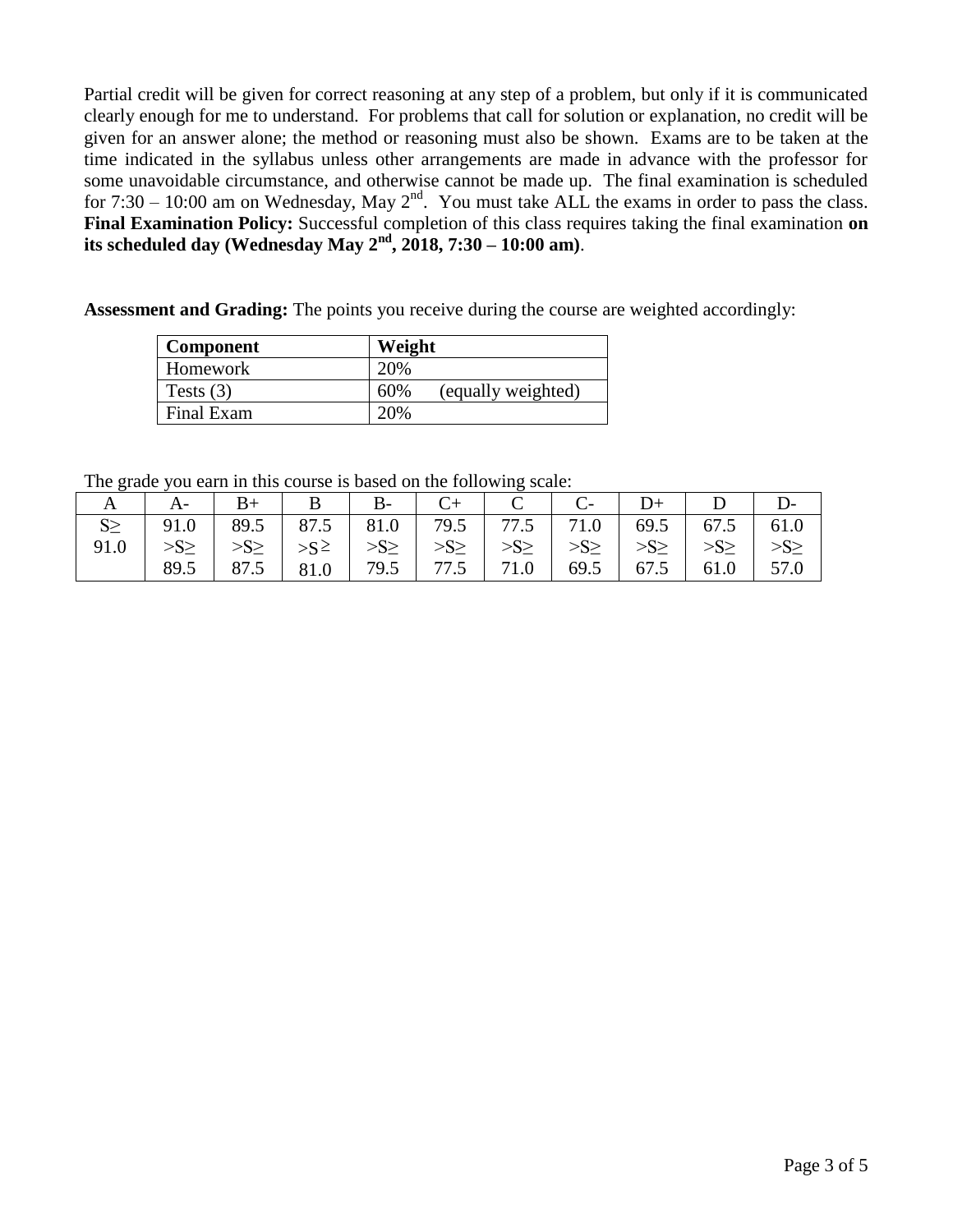## **EGR265: Mechanics of Materials (Spring 2018)**

(Tentative Syllabus, Subject to Updates)

| <b>Date</b> |              | <b>Topic</b>                                                             | <b>Reading</b>   |
|-------------|--------------|--------------------------------------------------------------------------|------------------|
| T.          | 01/09/18     | Introduction                                                             |                  |
|             | W 01/10/18   | <b>Stress Under Axial Loading</b>                                        | $1.1 - 2$        |
|             | F 01/12/18   | <b>Components of Stress; Factor Safety</b>                               | $1.3 - 5$        |
|             | M 01/15/18   | No Class (Martin Luther King Jr. Day)                                    |                  |
|             | W 01/17/18   | Stree-Strain Diagrams; Deformations Under Axial Loading                  | 2.1              |
|             | F 01/19/18   | Deformations Under Axial Loading; Statically Indeterminate Problems      | $2.1 - 2$        |
|             | M 01/22/18   | Statically Indeterminate Problems; Poisson's Ratio                       | $2.3 - 4$        |
|             | W 01/24/18   | Generalized Hooke's Law; Shearing Strain                                 | $2.5 - 8$        |
|             | F 01/26/18   | Stress Concentrations; Plastic Deformations; Stresses in Elastic Range   | $2.10 - 12, 3.1$ |
|             | M 01/29/18   | Stresses in Elastic Range; Angle of Twist                                | $3.1 - 2$        |
|             | W 01/31/18   | Angle of Twist; Statically Indeterminate Shafts                          | $3.2 - 3.3$      |
|             | $F$ 02/02/18 | Design of Transmission Shafts; Stress Concentrations                     | $3.4 - 5$        |
|             | M 02/05/18   | <b>Stresses in Elastic Range</b>                                         | $4.1 - 2$        |
|             | W 02/07/18   | Catch Up                                                                 |                  |
|             | F 02/09/18   | Exam #1: Chapters 1-3                                                    |                  |
|             | M 02/12/18   | Stresses in Elastic Range; Members Made of Several Materials             | $4.3 - 4$        |
|             | W 02/14/18   | <b>Stress Concentrations</b>                                             | $4.4 - 5$        |
|             | F 02/16/18   | <b>Eccentric Axial Loading</b>                                           | 4.7              |
|             | M 02/19/18   | Eccentric Axial Loading; Unsymmetric Bending                             | $4.7 - 8$        |
|             | W 02/21/18   | Unsymmetric Bending; General Eccentric Axial Loading                     | $4.8 - 9$        |
|             | $F$ 02/23/18 | Shear and Bending-Moment Diagrams                                        | 5.1              |
|             | M 02/26/18   | Using Relations Between w, V, and M                                      | 5.2              |
|             | W 02/28/18   | Design of Prismatic Beams in Bending                                     | 5.3              |
|             | F 03/02/18   | Design of Prismatic Beams in Bending; Shearing Stresses in Beams         | 5.3, 6.1         |
|             | M 03/05/18   | <b>No Class (Spring Break)</b>                                           |                  |
|             | W 03/07/18   | <b>No Class (Spring Break)</b>                                           |                  |
|             | F 03/09/18   | <b>No Class (Spring Break)</b>                                           |                  |
|             | M 03/12/18   | <b>Shearing Stresses in Beams</b>                                        | 6.1              |
|             | W 03/14/18   | Shearing Stresses in Thin-Walled Members                                 | 6.3              |
|             | $F$ 03/16/18 | Shearing Stresses in Thin-Walled Members; Transformation of Plane Stress | 6.4, 7.1         |